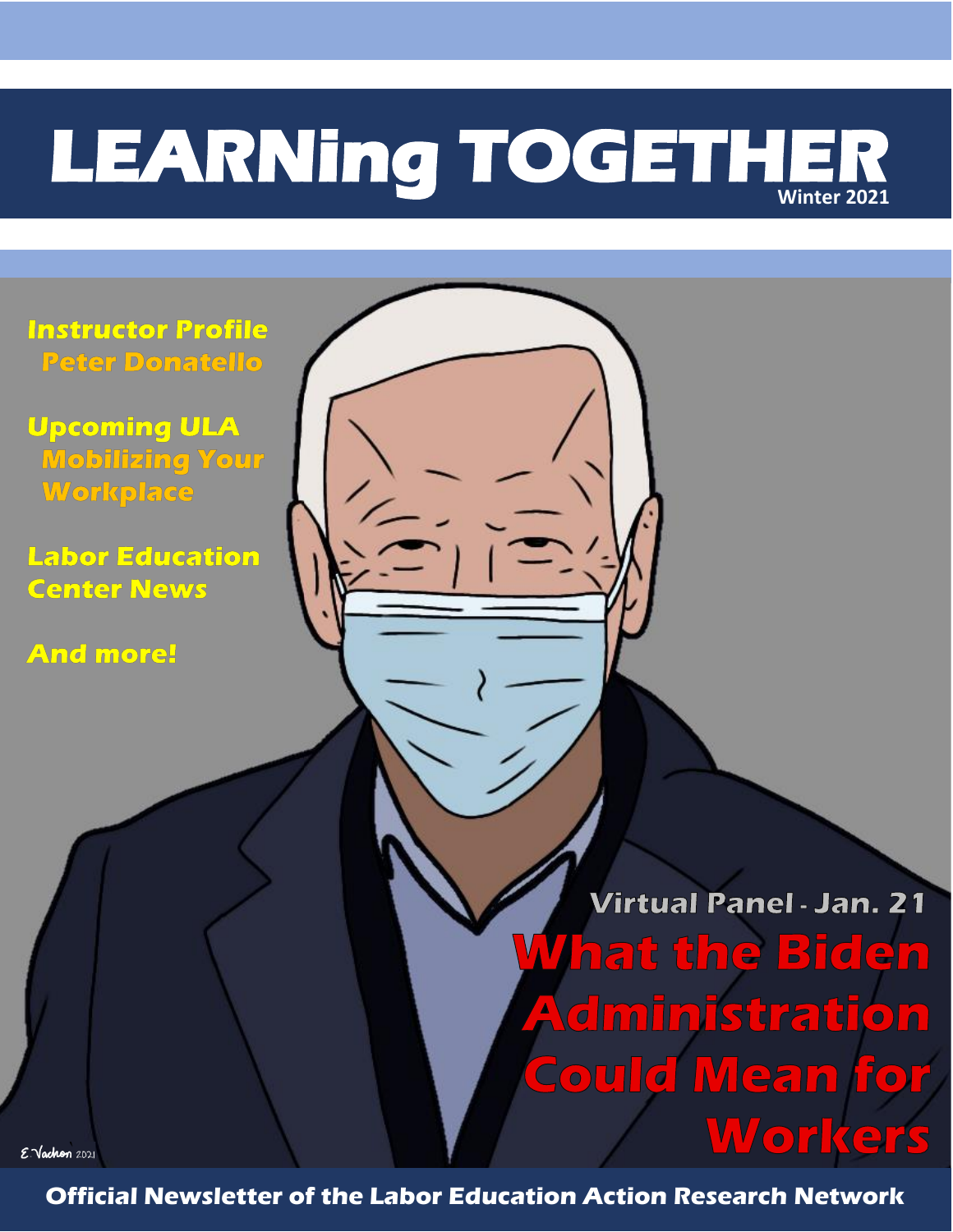#### **Message from the Faculty Coordinator**



Greetings, friends and colleagues:

Welcome to the Winter Newsletter.

To say the past year (or even the past couple weeks) has been a challenging time is a wild understatement. From the ongoing public health crisis to the massive economic hardship it has caused to the attack on our democracy, working people have paid a tremendous price during this time. More than half a million New Jersians have been infected by the virus which has taken the lives of some 20,000

of our friends and family members. The official unemployment rate remains around 10% in the state. Both of these statistics are disproportionate among our neighbors that were least well-off before the crises hit.

However, as difficult as this time has been, this is not the first time we as a state and as a nation have faced major hardships. Many of the struggles for justice underway currently have been being waged in various forms for over a century. A common theme in these moments of challenge is the power of community—the power of collective voice, cooperation, and action. By coming together and sharing challenges and helping each other to collectively solve our shared problems, we can all make a difference for each other, for our members or constituents, and for our communities. As President Lincoln said in a message to Congress just one month before issuing the Emancipation Proclamation: "We can succeed only by concert. It is not 'can *any* of us imagine better?' but, 'can we *all* do better?' The dogmas of the quiet past are inadequate to the stormy present. The occasion is piled high with difficulty, and we must rise -- with the occasion."

As the labor extension program in the School of Management and Labor Relations, we are proud to play our small part by helping to facilitate dialogue and present educational opportunities to further the cause of creating a healthy, safe, sustainable and shared prosperity. In the coming year, we will continue to offer programming to help further this cause and hope you will continue to join us.

As always, my office door is always open, and I'd love to hear from you. Of course, it's a virtual office at the moment, but nonetheless, feel free to drop me a line anytime with ideas you might have for new LEARN programming, any questions you have about our current offerings, or just to say "hi." You can also [like us on Facebook](https://www.facebook.com/RutgersLEARN/) and [follow us on Twitter](https://twitter.com/LearnRutgers) to stay up to date with all of our programs. I look forward to talking soon.

In Solidarity,

Uladar.

Todd Vachon Faculty Coordinator Rutgers LEARN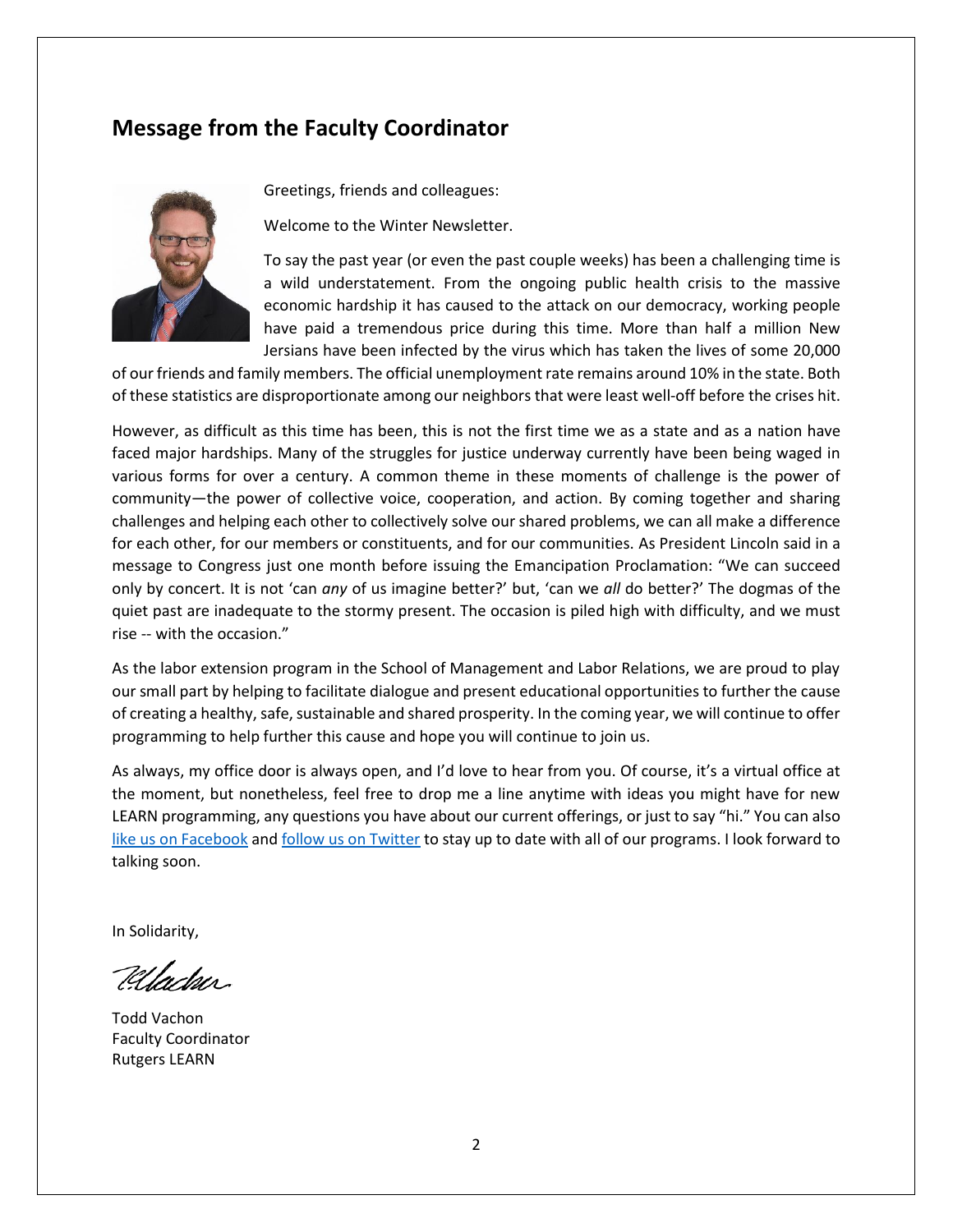## **Message from the Program Coordinator**



Warm winter greetings friends and colleagues!

As the days grow longer and we experience more daylight time, I wish you days filled with appreciation and beauty for nature and life.

Please contact me to enroll in your next class. Inner commitment to your own excellence is the greatest gift.

Judy Lugo, Program Coordinator, Rutgers LEARN

# **LABOR EDUCATION CENTER NEWS**

#### **Remote Learning to Continue throughout the Spring**

Rutgers is continuing with remote education throughout the spring semester. This directive applies to all LEARN programming as well. Although many of our programs are offered "off campus," they are still Rutgers programs and must comply with the remote learning plan.

Maintaining the safety of our students, faculty, and staff is of the utmost importance. This means we must remain remote for the time being. LEARN faculty and staff have done a fantastic job to provide the best possible remote learning experience this past fall and will continue to do so in the coming months. We are optimistic that the learning we undertake together during this time will make for a stronger program in years to come and provide exciting new versatility to our programs when we are able to return to inperson education.

#### **Eugene McElroy, Carey Library Associate, Retires after 36 Years of Service to SMLR**

Congratulations to Carey Library Associate, Eugene McElroy on his retirement at the end of 2020.

Eugene has been a fixture in the Labor Education Center. He is the face you would see when you entered the Carey Library for the past 36 years. It's hard to imagine the LEC and the library without him. But we are thankful to have had his smiling face, great knowledge of local history, and keen insight into current events (and sports!) all these years. We wish him all the best on the next leg of his journey, which will include spending more time with family, and hopefully travelling once the conditions allow for it.

If you have not already seen it, we highly recommend his wonderful [History of Labor Education at Rutgers University, 1931-1981](https://smlr.rutgers.edu/content/history-labor-education-rutgers-university)

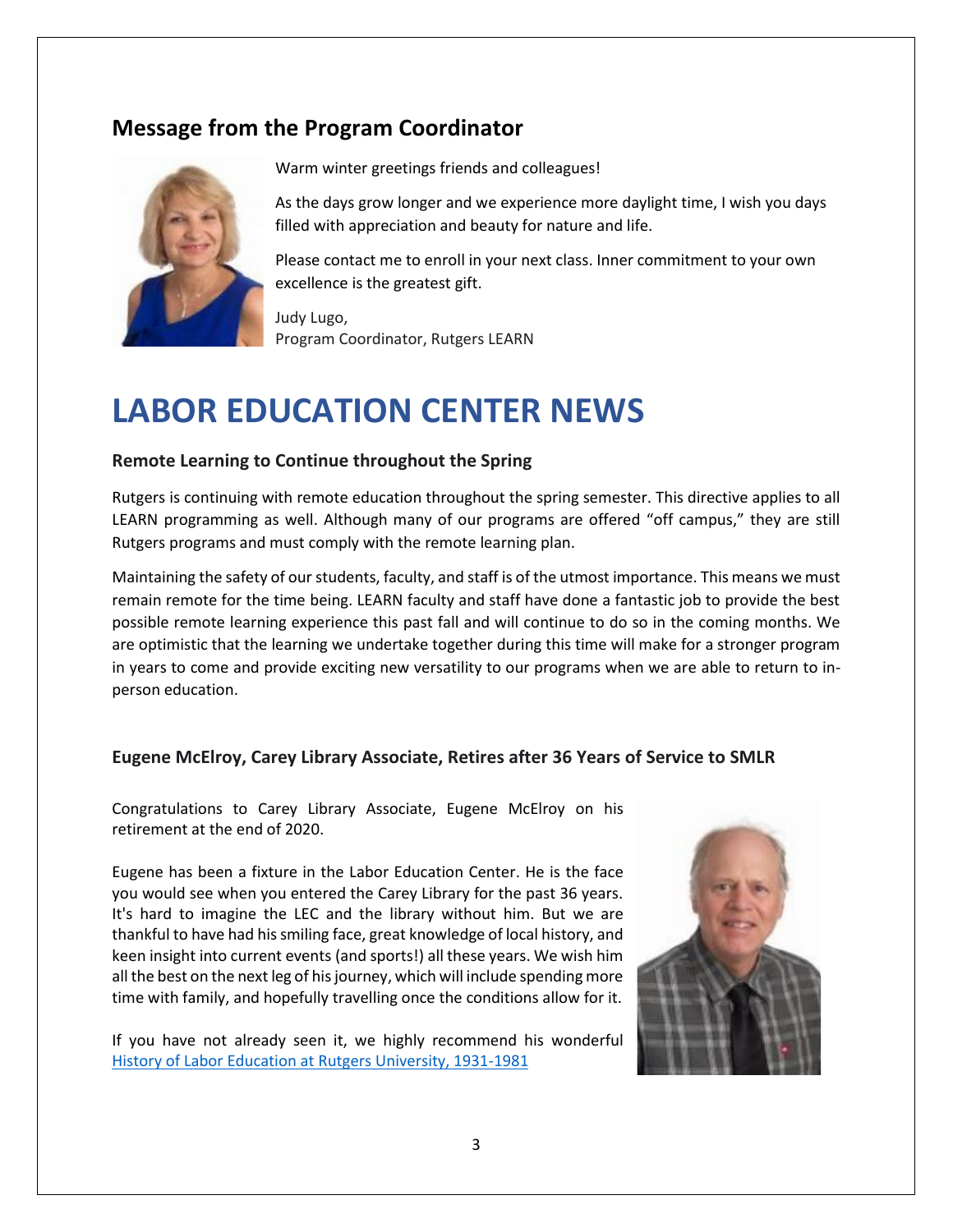# **SOME RECENT PROGRAMS**

### **COVID-19 Weekly Updates: Saving Lives, Protecting Workers**



The Covid Update Weekly Webinar has been running for 44 weeks, dating back to the start of the Covid-19 Pandemic in March. In this weekly series, we hear from and talk with public health experts, government officials, medical personnel, legal experts, front-line workers, and worker representatives about the latest developments in the fight against COVID-19. The series is sponsored by WEC, Rutgers LEARN, and Jersey Renews and airs on Tuesday mornings @ 10am via Webex.

Weekly attendance has steadily been between 100-200 participants, with over 400 participating in some episodes. Previous guests have included Dr. David Michaels, form Director of OSHA, Peg Seminario, past Director of Health & Safety for the AFL-CO, Deborah Cornavaca, Deputy Chief of Staff of Outreach for Governor Murphy, Robert Asaro-Angelo, Commissioner, NJ Department of Labor and Workforce Development, Chris Neuwirth, Assistant Commissioner, NJ Department of Health, Steve Kaplan, Deputy Regional Administrator, US-DOL, OSHA, as well as many frontline workers and worker representatives from healthcare, education, transportation, manufacturing, construction, warehousing, facilities, property services, and other industries.

Find a complete list of past episodes, link to the next episode, and related resources [here.](https://njwec.org/covid-19/#Webinars)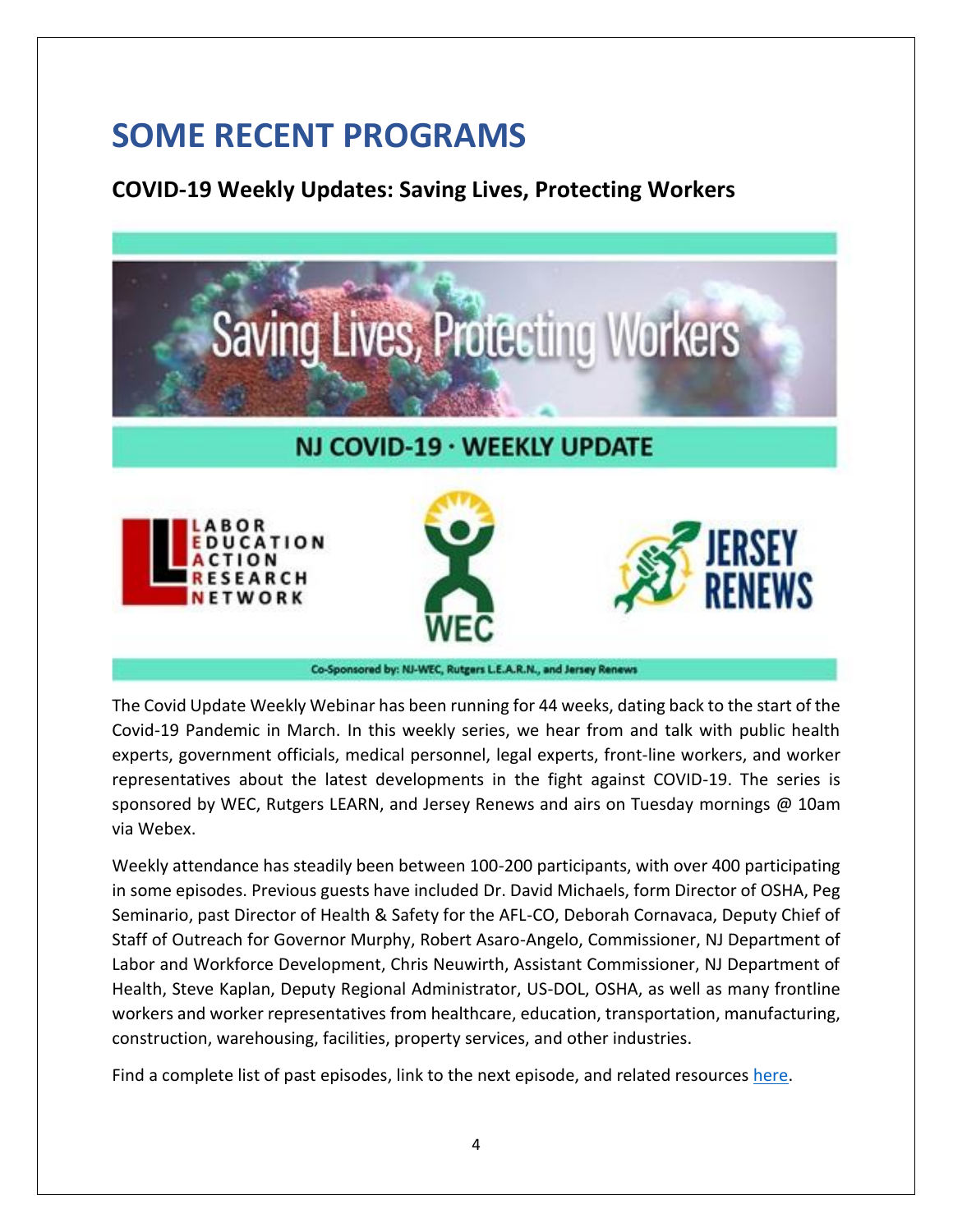# EJ Medina **Darwin Rezabala**

In Collaboration with the International Union of Operating Engineers, Local 68, a Union Leadership Academy (ULA) on Collective Bargaining was offered for union members and leaders across the state. The course, which began last spring, was interrupted by the pandemic, but was completed online this past fall. Students from a variety of industries came together for six weeks and

learned the basics of the collective bargaining process, from start to finish. Instructor Pete Donatello led students through virtual bargaining simulations via zoom to wrap out this course.

## **Union Leadership Academy – Employment Law**

The ULA continued this fall with a 6-week class on Employment Law, held on Tuesday evenings from October 6 - November 10. The course was instructed by attorney William Schimmel, with the law firm of Weissman & Mintz, LLC. This class, which had 30 students from more than a dozen different workplaces,



provided students with a foundational understanding of the laws that protect workers, govern their ability to shape their working conditions, and how these laws are enforced by government agencies at the state and federal level, including through OSHA and PERC.

## **Union Leadership Academy – Collective Bargaining**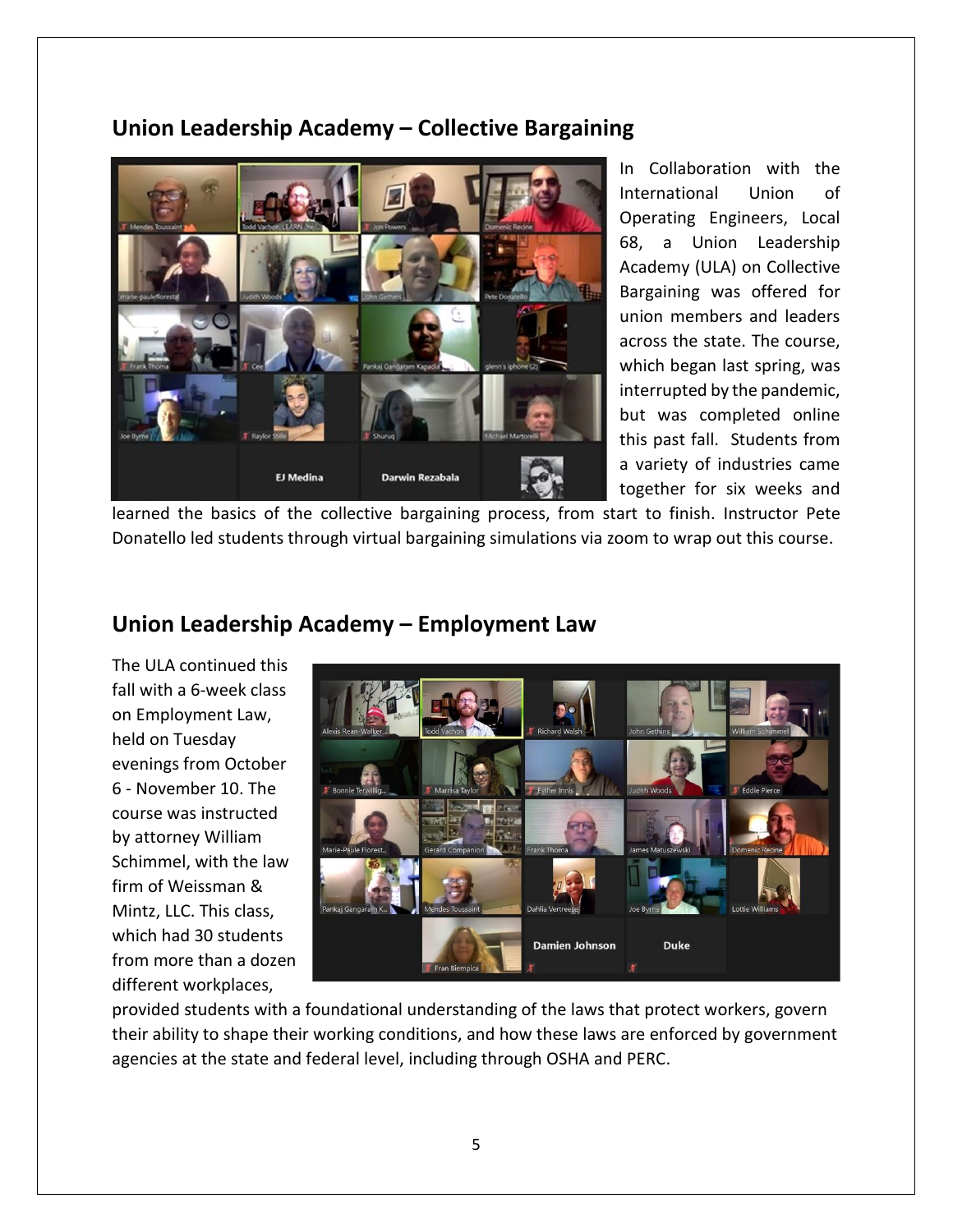# **Instructor Profile: Peter Donatello**



Peter Donatello is the Executive Manager for the North East District of the Federal Mediation and Conciliation Service (FMCS) in the Woodbridge, NJ District Office.

Prior to joining FMCS, Mr. Donatello worked with the United Food & Commercial Workers Union Local 342-50, and International Leather Goods, Plastics and Novelty Workers Union.

Mr. Donatello was chosen as the lead mediator in FMCS TAGS programs for the Iron Workers Construction Industry and the Bergen County (NJ) Emergency Management Terrorism Task Force. He has been involved in dispute mediation in a wide array of industries, including health care and manufacturing, and in

several high-profile cases including MLB, NFLRA, Westchester County Bus strike, and the USMX-NYSA & ILA East Coast Gulf Ports negotiations.

He also assisted with the design of the New York City Police Department, Department of Community Affairs Mediation Training Program and served as lead mediator in Peer Mediation Training at Cumberland County (NJ) Regional High School.

Mr. Donatello has served as an adjunct Professor at Rutgers University School of Management and Labor Relations in New Brunswick, NJ and regularly teaches Union Leadership Academy classes for LEARN, including the recent course on Collective Bargaining.

# **Stay Up to Date with LEARN Programs**

#### **Please "Like" LEARN on Facebook and "Follow" us on Twitter!**

Every day you will find new, interesting reads, information about upcoming programs and courses, and links to valuable information.

[Please "LIKE" LEARN on Facebook](https://www.facebook.com/RutgersLEARN/)

And follow [@LearnRutgers](https://twitter.com/LearnRutgers) on Twitter

**You can also learn about all of our programs via the [LEARN website](https://smlr.rutgers.edu/content/labor-education-and-research-now-learn) or by contacting LEARN program coordinator, Judy Lugo at [learn@work.rutgers.edu](mailto:learn@work.rutgers.edu) or via phone at: (848) 932-9504**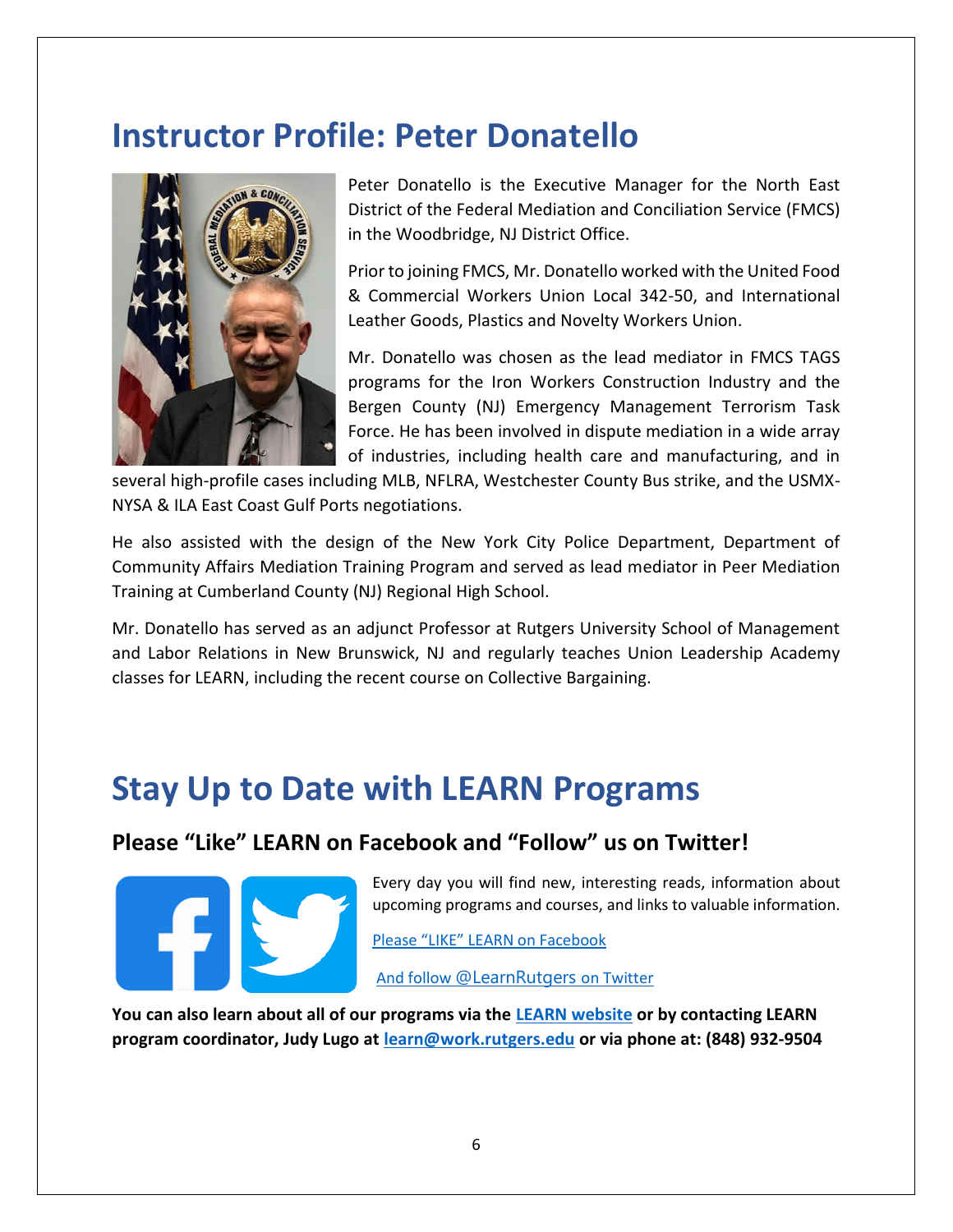# **What the Biden Administration Could Mean for Workers**

# **A Virtual Panel**

## **January 21st @3:00pm**

With the inauguration of a new Presidential administration comes a new set of policy prioroties, the appointment of a new cabinet, and staffing changes throughout the executive branch. These changes, including in the Department of Labor, the National Labor Relations Board, and OSHA, can and often do have a profound impact on workplaces and workers. With the marked rise of partisan polarization in recent decades, these shifts have only grown in magnitude, especially when transitioning between presidential administrations of different political parties.

To discuss what a Biden administration could mean for workers, we have assembled a panel of experts from the Rutgers School of Management and Labor Relations to offer some insight into six key areas: Workplace Health & Safety, Employee Ownership, Racial Justice, Labor Standards Enforcement, Organizing and Employment Relations, and Care Work. Program will be moderated by LEARN Faculty Coodinator, Todd E. Vachon

To join the conversation at **3:00pm on January 21, 2021**, the first day of the new administration, please **[CLICK HERE TO REGISTER.](https://docs.google.com/forms/d/e/1FAIpQLScDsLoM8AZv2MWYrsJenDID5s5XwxOrPDCAK1sSNYH9ER5Blg/viewform?usp=sf_link)**

**Speakers Include** (in alphabetical order)**:**



**Amy Bahruth** has been a safety and health specialist and educator for over 30 years. She is an associate director in the Health Issues Division at the American Federation of Teachers in Washington, DC, where she has trained hundreds of members and developed curricula on bullying, workplace violence, emergency preparedness, and indoor environmental quality. Since the start of the COVID-19 pandemic, Amy has worked to develop guidelines for the safe-reopening of schools and other workplace settings, including higher education. Amy has been a part-time lecturer since 1997 in the School of Management and Labor Relations where she teaches courses on OSHA and internships in LSER/LER.

**Joseph Blasi** is the J. Robert Beyster Distinguished Professor and Director of the Institute for the Study of Employee Ownership and Profit Sharing at the School of Management and Labor Relations at Rutgers University. His work includes economic sociology, social and economic history, and public policy, particularly focused on the issue of capital shares, namely, broad-based employee stock ownership, profit sharing, gain sharing, and stock options. He is has been a member of the School of Historical Studies and the School of Social Science at the the Institute for Advanced Study in Princeton, New Jersey and is a former Senior Fellow of The Aspen Institute. Professor Blasi has written thirteen books including The Citizen's Share: Reducing Inequality in the 21st Century (Yale University Press, 2013, with Richard Freeman and Douglas Kruse).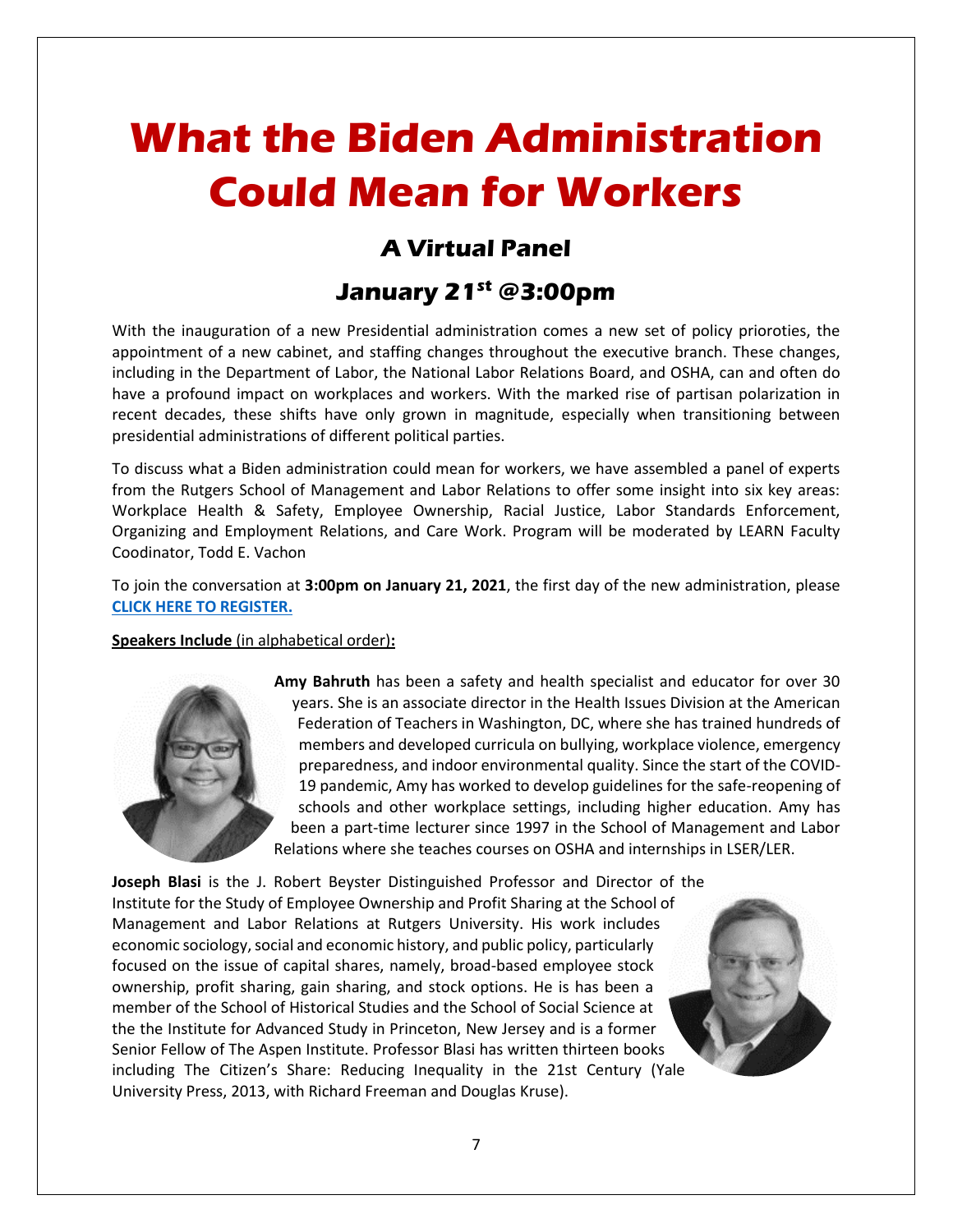

**Sheri Davis** is the Associate Director of the Center for Innovation in Worker Organization and the Senior Program Director for WILL Empower within the School of Management and Labor Relations at Rutgers University. She previously served as the Director for the Westside Communities Alliance in the Ivan Allen College of Liberal Arts at Georgia Tech. Davis also worked with SEIU District 82, Justice for Janitors Campaign, as a Union Representative for university workers as well as a Grievance and Arbitrations Coordinator. She successfully led collective bargaining campaigns at George Washington University and Howard University and served as a Steering Committee member for DC Jobs with Justice.

**Janice Fine** is Professor of Labor Studies and Employment Relations at the School of Management and Labor Relations, Rutgers University and Director of Research and Strategy at the Center for Innovation in Worker Organization (CIWO). Fine researches worker organizations, historical and contemporary debates within labor movements regarding immigration, labor standards enforcement, privatization and government oversight. She works across the country with government agencies and organizations to research labor violations in their jurisdictions and implement innovative labor standards enforcement strategies including partnerships between government agencies and organizations. Prior to becoming a professor at Rutgers, she worked as a community, labor, coalition and political organizer for over twenty years.



**Rebecca Givan** is an associate professor of Labor Studies and Employment Relations in the School of Management and Labor Relations at Rutgers, the State University of New Jersey. She has published widely on employment relations in health care, comparative welfare states and labor studies in journals such as *Social Forces, ILR Review*, and *British Journal of Industrial Relations*. Her recent books include *The Challenge to Change: Reforming Health Care on the Front Line in the United States and the United Kingdom* (2016, Cornell University Press) and *Striking for the Common Good*, with Amy Schrager Lang (2020, University of Michigan Press).

**Yana Rodgers** is a Professor of Labor Studies and Employment Relations and Women's and Gender Studies, at Rutgers University. She also serves as Faculty Director of the Center for Women and Work at. Yana specializes in using quantitative methods and large data sets to conduct research on women's health, labor market status, and well-being. She has worked regularly as a consultant for the World Bank, the United Nations, and the Asian Development Bank, and she was President of the International Association for Feminist Economics. She currently serves as an Associate Editor with the journals *World Development* and *Feminist Economics*.



This event is sponsored by Rutgers LEARN, the Center for Innovation in Worker Organiztion, and the Center for Women and Work in the School of Management and Labor Relations at Rutgers University



Labor Education Action Research Network (LEARN)

Center for Innovation in Worker Organization (CIWO)

**Center for Women and Work (CWW)**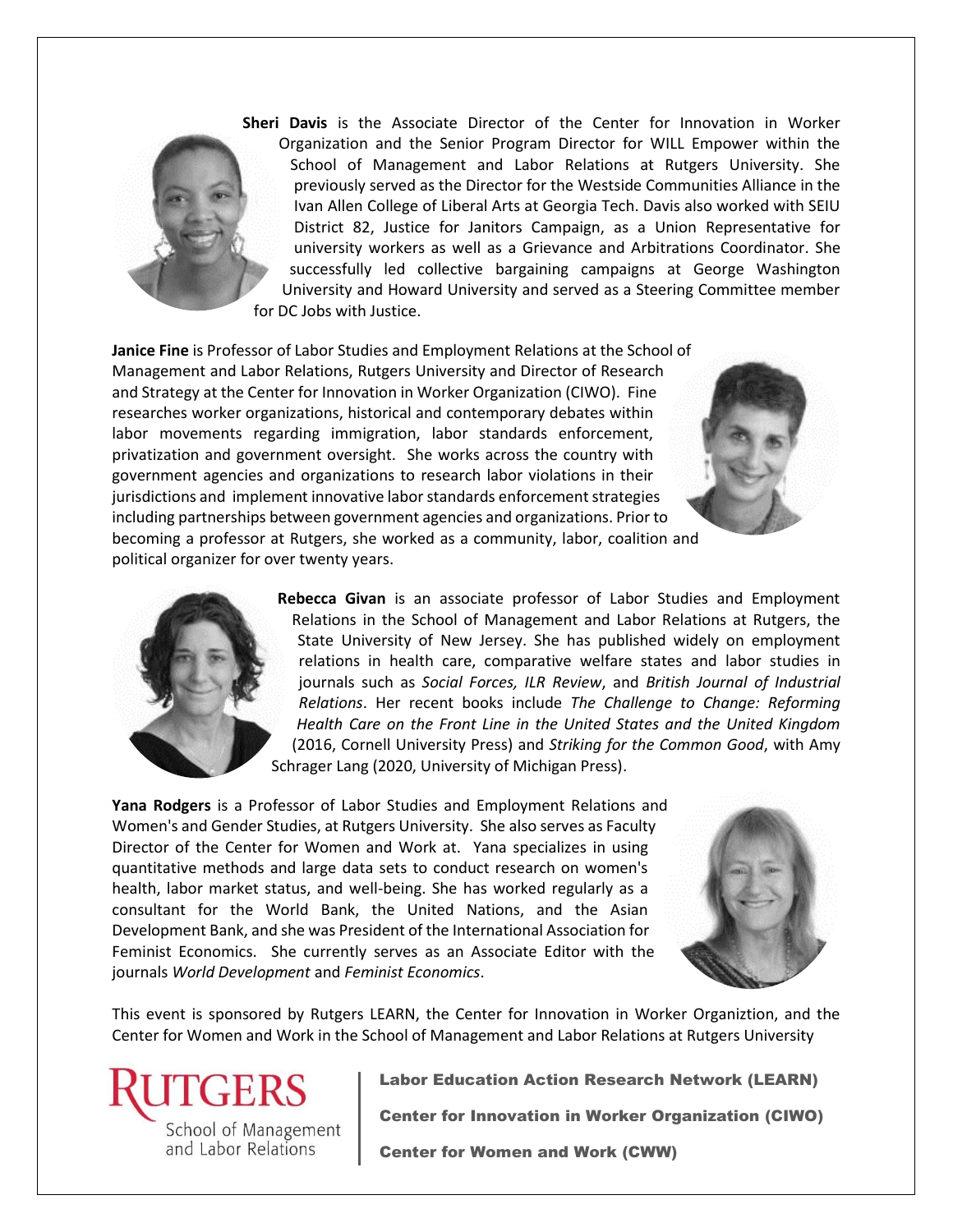# **SOME UPCOMING LEARN CLASSES**

#### **UNION LEADERSHIP ACADEMY**

#### **ULA Course: The Power in a Union – Mobilizing Your Workplace**



Tuesday Evenings | Feb 16 - Mar 23 | 5:30-8:30pm REGISTER:<https://tinyurl.com/y3ceyauz>

This online class will focus on internal union organizing, including member-to-member communication, intentional education, and membership mobilization to realize the strength of the union. Discussions will focus on how unions can "unionize" their members to support the values and goals of the union and the labor

movement broadly. In addition to offering tried and true strategies and skills for member mobilization, this class will also be highly engaging, participatory, and fun! Register Today!

Instructor: Todd E. Vachon, PhD., Faculty Coordinator of Rutgers LEARN

## **CERTIFICATE PROGRAM CLASSES**

#### **NACR Certificate Class: Conflict Resolution at the Workplace**

Thursday, February 11 at 9:00am

REGISTER: <https://lnkd.in/dc3Yvh8>

This course looks at different models of labormanagement relations and surveys ways to reduce dysfunctional conflict at the workplace and at the bargaining table.

This course counts toward the Negotiation, Arbitration, and Conflict Resolution Certificate



(NACR) and meets NJ Mandatory Continuing Legal Education (MCLE) requirements (6 hours) and is eligible for Continuing Education Units (0.5 CEUs)

Instructor: Professor Saul Rubinstein, PhD., Rutgers School of Management and Labor Relations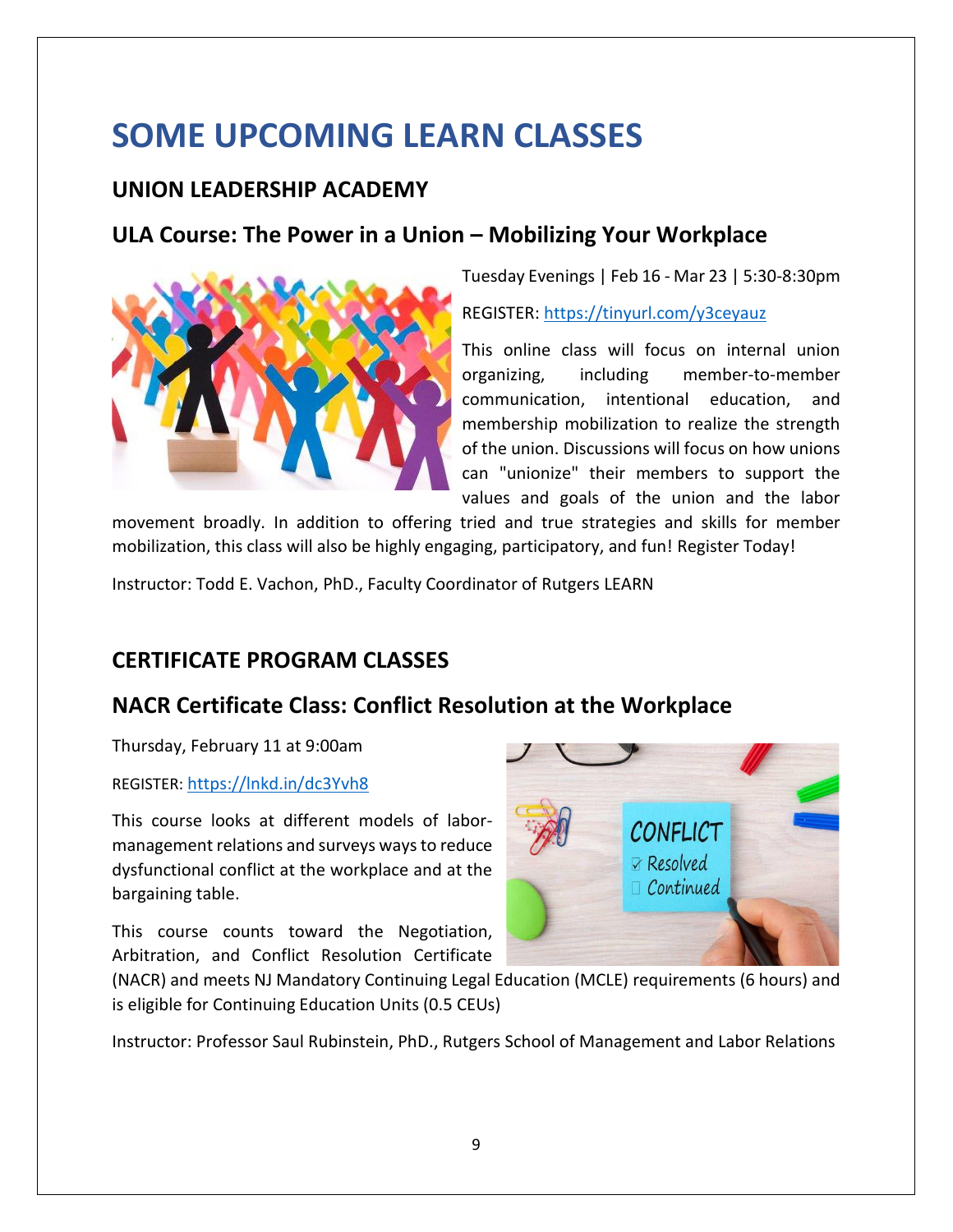## **PSLR Certificate Class: Public Sector Grievance Handling and Discipline**

Friday, January 22 at 9:00am

REGISTER:<https://tinyurl.com/y3v8zhsr>

This course will examine the grievance procedure, employee and employer rights and responsibilities, standards of just cause and their application to real life cases, and the burden of proof. Participants will discuss how to resolve grievances at the lowest level and will be given a brief overview of the arbitration hearing process.



This class contributes toward completion of the Rutgers LEARN Public Sector Labor Relations Certificate (PSLR) and meets NJ Mandatory Continuing Legal Education (MCLE) requirements (6 hours) and is eligible for Continuing Education Units (0.5 CEUs)

Instructor: Joyce Klein, Esq., J.D.

#### **LEL Certificate Class: Workplace Investigations & Interviews: Overview**



Thursday, February 26 at 9:00am

REGISTER:<https://tinyurl.com/y4kz2wg8>

Workplace investigations and interviews as a whole, including an overview of issues and the law related to the field from an experience local union president and accomplished labor lawyer.

This class contributes toward completion of the

Rutgers LEARN Labor and Employment Law Certificate (LEL) and meets NJ Mandatory Continuing Legal Education (MCLE) requirements (6 hours) and is eligible for Continuing Education Units (0.5 CEUs)

Instructor: Carla Katz, Esq. J.D., Rutgers School of Management and Labor Relations

## **THE FULL CATALOGUE CAN BE VIEWED ON THE LEARN WEBSITE**

**<https://smlr.rutgers.edu/content/courses-and-certificate-programs>**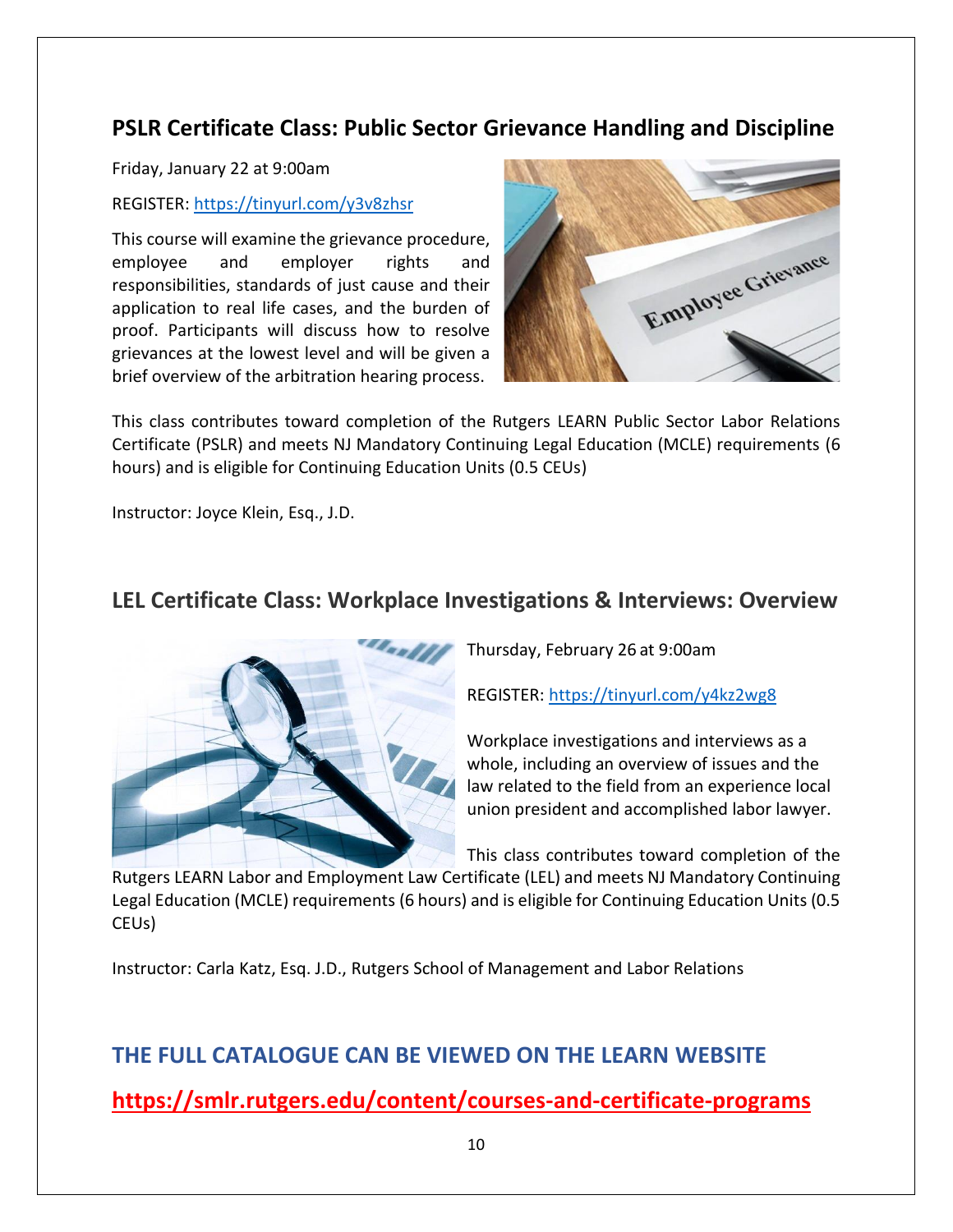#### LEARN Open Enrollment Classes and Public Events Calendar - Spring 2021

#### **JANUARY**

- 5 COVID Weekly Update w/ LEARN & NJ WEC
- 12 COVID Weekly Update w/ LEARN & NJ WEC
- 15 LEL CERTIFICATE: Bias, Harassment & Discrimination 16 COVID Weekly Update w/ LEARN & NJ WEC
- 19 COVID Weekly Update w/ LEARN & NJ WEC
- 
- 
- 26 COVID Weekly Update w/ LEARN & NJ WEC
- 27 LABOR STUDIES Certificate Program (at capacity)

#### **FEBRUARY**

- 2 COVID Weekly Update w/ LEARN & NJ WEC
- 4 LABOR STUDIES Certificate Program (at capacity)
- 9 COVID Weekly Update w/ LEARN & NJ WEC
- 11 LABOR STUDIES Certificate Program (at capacity)
- 11 NACR CERTIFICATE: Conflict Resolution at Work
- 16 COVID Weekly Update w/ LEARN & NJ WEC
- 17 ULA: The Power in a Union Mobilizing Workplace
- 18 LABOR STUDIES Certificate Program (at capacity)
- 23 COVID Weekly Update w/ LEARN & NJ WEC
- 24 ULA: The Power in a Union Mobilizing Workplace
- 25 LABOR STUDIES Certificate Program (at capacity)
- 25 LEL CERTIFICATE: Work Investigations & Interviews
- 26 PSLR CERTIFICATE: Scope of Pub Sect Negotiations
- ?? FILM SCREENING: 9 to 5 Making of a Movement

#### **MARCH**

- ? BOOK TALK: Striking for Common Good by R. Givan
- 2 COVID Weekly Update w/ LEARN & NJ WEC
- 3 ULA: The Power in a Union Mobilizing Workplace
- 4 LABOR STUDIES Certificate Program (at capacity)
- 10 ULA: The Power in a Union Mobilizing Workplace
- 11 LABOR STUDIES Certificate Program (at capacity)
- 11 NACR CERTIFICATE: Grievance Arbitration I
- 
- 17 ULA: The Power in a Union Mobilizing Workplace
- 21 WEBINAR: What a Biden Admin Means for Workers 18 LABOR STUDIES Certificate Program (at capacity)
- 22 PSLR CERTIFICATE: Public Sector Grievance Handling 19 PSLR CERTIFICATE: Pub Sect Contract Interpretation
	- 23 COVID Weekly Update w/ LEARN & NJ WEC
	- 24 ULA: The Power in a Union Mobilizing Workplace
	- 25 LEL CERTIFICATE: Workers' Compensation
	- 30 COVID Weekly Update w/ LEARN & NJ WEC
	- 31 ULA: Workplace Health and Safety (at capacity)
	- ?? FILM SCREENING: Coded Bias

#### **APRIL**

- ? BOOK TALK: J. Brecher's Strike! at 50-Symposium
- 6 COVID Weekly Update w/ LEARN & NJ WEC
- 7 ULA: Workplace Health and Safety (at capacity)
- 13 COVID Weekly Update w/ LEARN & NJ WEC
- 14 ULA: Workplace Health and Safety (at capacity)
- 15 NACR CERTIFICATE: Grievance Arbitration II
- 20 COVID Weekly Update w/ LEARN & NJ WEC
- 21 ULA: Workplace Health and Safety (at capacity)
- 27 COVID Weekly Update w/ LEARN & NJ WEC
- 28 ULA: Workplace Health and Safety (at capacity)

#### MAY

- 4 COVID Weekly Update w/ Rutgers LEARN & NJ WEC
- 5 ULA: Workplace Health and Safety (filled to capacity)
- 13 NACR CERTIFICATE: Grievance Mediation

## **ASK ABOUT OUR CUSTOM TRAININGS**

Any topic, anytime, anywhere...

LEARN offers customized training programs for labor unions and joint training programs for labor and management. The customized training programs begin with consultation sessions with our faculty members, in which they learn and assess your needs. After understanding your particular needs, we design the curriculum specifically to meet your needs and deliver the programs at times and in locations convenient to your organization.

#### **For more information, email [learn@work.rutgers.edu](mailto:learn@work.rutgers.edu) or call (848) 932-9504**